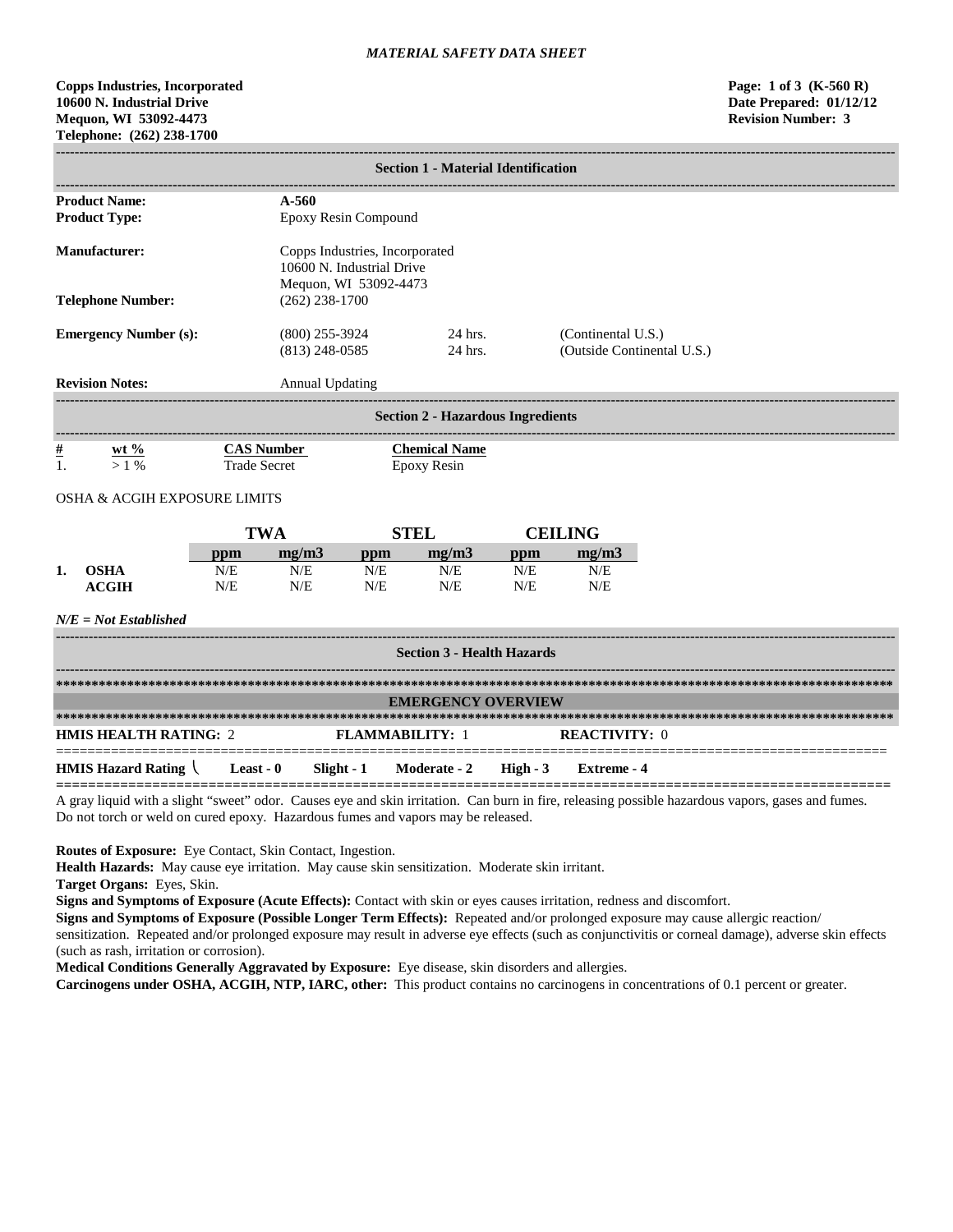#### **------------------------------------------------------------------------------------------------------------------------------------------------------------------------------------ Section 4 - First Aid**

**------------------------------------------------------------------------------------------------------------------------------------------------------------------------------------ Eye Contact:** Hold eyelids apart and immediately flush eyes with plenty of water for at least 15 minutes. Seek medical attention.

**Skin Contact:** Remove contaminated clothing/shoes and wipe excess from skin. Flush skin with water. Follow by washing with soap and water. If irritation occurs, seek medical attention. If contact with hot product occurs, immediately flush with cool water for 15 minutes. Carefully remove clothing; if clothing is stuck to a burn area do not pull it off, but cut around it. Cover burn area with a clean material. Get medical attention immediately.

**Inhalation:** Remove victim to fresh air and provide oxygen. If breathing is difficult, seek medical attention.

**Ingestion:** If swallowed, call physician immediately. Induce vomiting only as directed by medical personnel. Never give anything by mouth to an unconscious person. Get medical attention immediately.

**------------------------------------------------------------------------------------------------------------------------------------------------------------------------------------**

|  |  | <b>Section 5 - Fire and Explosion Data</b> |  |
|--|--|--------------------------------------------|--|
|  |  |                                            |  |

| <b>Flash Point (closed cup):</b>  | $200 \text{ °F}$ |   | Upper Explosion Limit (UEL):        | No data |    |
|-----------------------------------|------------------|---|-------------------------------------|---------|----|
| <b>Auto Ignition Temperature:</b> | No data          |   | <b>Lower Explosion Limit (LEL):</b> | No data |    |
| _ _ _ _<br>____                   | $ -$             | . | .<br>.                              |         | -- |

**Fire Hazard Classification (OSHA/NFPA):** This product is not considered flammable nor combustible, but will burn if involved in a fire. **Extinguishing Media:** Foam, Carbon Dioxide (CO2), or dry chemical.

**Special Fire Fighting Procedures:** Keep personnel removed from area and upwind of fire. Wear full fire-fighting turn-out gear (full bunker gear) and respiratory protection (SCBA). Cool fire exposed containers with water spray.

**Unusual Fire and Explosion Hazards:** Hazardous combustion products may be present. Combustion may form aldehydes, nitrous oxides, carbon monoxide (CO), and carbon dioxide (CO2).

### **------------------------------------------------------------------------------------------------------------------------------------------------------------------------------------ Section 6 - Accidental Release Measures**

**------------------------------------------------------------------------------------------------------------------------------------------------------------------------------------ Containment Techniques (Removal of ignition sources, diking, etc.):** Stop the leak, if possible. Shut off or remove all ignition sources. Construct a dike to prevent spreading.

**Clean-Up Procedures:** Spread absorbent material over area. Wipe or scrape up material. Dispose of material in accordance with local, state and federal regulations. Wash area with soap and water. Prevent washings from entering sewers or waterways.

**Other Emergency Advice:** Wear protective clothing, boots, gloves, respirator, and eye protection.

**------------------------------------------------------------------------------------------------------------------------------------------------------------------------------------**

# ------------------------------------------------------------------------------------------------------------------------------------------------------------------------------------

# **Section 7 - Handling and Storage**

**Storage:** Store in a cool (60-80 °F), dry, ventilated place. Crystallization may occur if storage temperature drops below 55 °F for a prolonged period of time. Store in closed containers.

**Handling:** Avoid contact with skin, eyes, or clothing. When handling, do not eat, drink, or smoke.

**Other Precautions:** Wash thoroughly after handling. Remove contaminated clothing and gear. Decontaminate. Destroy leather or any articles which can not be decontaminated.

#### **Section 8 - Personal Protection/Exposure Controls**

**------------------------------------------------------------------------------------------------------------------------------------------------------------------------------------**

**Eye Protection:** Chemical safety goggles recommended. Contact lenses should not be worn while using this product.

**Hand Protection:** Chemical resistant gloves recommended, such as neoprene or nitrite rubber.

**Respiratory Protection:** Not necessary under most operating conditions. NIOSH approved organic vapor respirator should be used in confined areas, or when conditions cause high vapor concentrations. If the percent oxygen is below normal then use self-contained breathing apparatus. **Protective Clothing:** Clean, body covering clothing should be utilized.

**Work and Hygienic Practices:** Eye wash stations and safety showers should be easily accessible.

| <b>Section 9 - Typical Physical and Chemical Properties</b> |              |                             |                  |  |  |  |  |
|-------------------------------------------------------------|--------------|-----------------------------|------------------|--|--|--|--|
| <b>Physical Form:</b>                                       | Liquid       | <b>Vapor Density:</b>       | Heavier than air |  |  |  |  |
| Color:                                                      | Gray         | <b>Boiling Point:</b>       | $>200$ °F        |  |  |  |  |
| Odor:                                                       | Slight Sweet | <b>Melting Point:</b>       | Not Applicable   |  |  |  |  |
| pH:                                                         | No Data      | <b>Solubility in Water:</b> | Negligible       |  |  |  |  |
| <b>Vapor Pressure:</b>                                      | No Data      | <b>Specific Gravity:</b>    | 1.29             |  |  |  |  |
| <b>Section 10 - Stability and Reactivity</b>                |              |                             |                  |  |  |  |  |

**Chemical Stability:** Stable **Conditions to Avoid (if unstable):** None

**------------------------------------------------------------------------------------------------------------------------------------------------------------------------------------**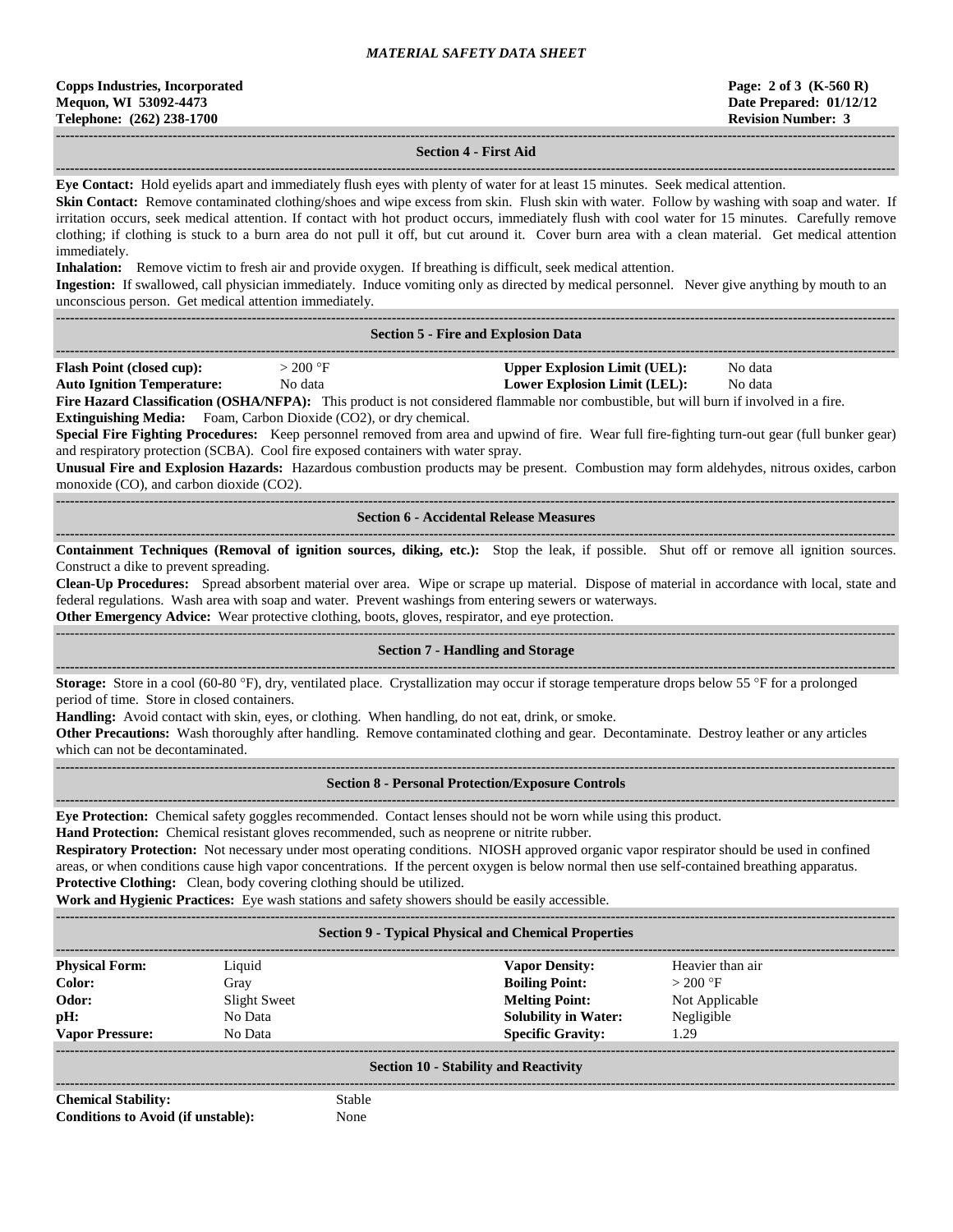| <b>Copps Industries, Incorporated</b><br>Mequon, WI 53092-4473<br>Telephone: (262) 238-1700                                       |                                                                                                                                            | Page: $3 \text{ of } 3 \text{ (K-560 R)}$<br>Date Prepared: 01/12/12<br><b>Revision Number: 3</b> |
|-----------------------------------------------------------------------------------------------------------------------------------|--------------------------------------------------------------------------------------------------------------------------------------------|---------------------------------------------------------------------------------------------------|
|                                                                                                                                   | Section 10 - Stability and Reactivity (con't.)                                                                                             |                                                                                                   |
| <b>Incompatibility (Materials to Avoid):</b><br><b>Hazardous Decomposition Products:</b><br><b>Hazardous Polymerization:</b>      | Acids, strong oxidizing agents.<br>None<br>Contact with epoxy hardeners under uncontrolled conditions. May release excess heat and vapors. |                                                                                                   |
|                                                                                                                                   | <b>Section 11 - Toxicological Properties</b>                                                                                               |                                                                                                   |
| Acute Oral Toxicity (LD50, RAT):<br><b>Acute Dermal Toxicity (LD50, RABBIT):</b><br><b>Acute Inhalation Toxicity (LC50, RAT):</b> | No data available.<br>No data available.<br>No data available.                                                                             |                                                                                                   |
|                                                                                                                                   | <b>Section 12 - Ecological Information</b>                                                                                                 |                                                                                                   |

**------------------------------------------------------------------------------------------------------------------------------------------------------------------------------------** No data available.

**------------------------------------------------------------------------------------------------------------------------------------------------------------------------------------ Section 13 - Disposal Considerations**

**------------------------------------------------------------------------------------------------------------------------------------------------------------------------------------ Waste Disposal:** This material does not contain any VOC's (volatile organic compounds). Dispose of material in accordance with applicable, local, state, and federal laws and regulations. The state and local regulations and laws may differ from federal regulations, and laws may change or be reinterpreted. This information only applies to the material as manufactured. Processing, use, or contamination may make the information in appropriate, inaccurate, or incomplete. Responsibility for proper waste disposal is with the owner of the waste.

| <b>Section 14 - Transport Information</b>                                                                                           |                                                                                                                |                                                                                     |                                                                                                                                    |  |  |  |  |
|-------------------------------------------------------------------------------------------------------------------------------------|----------------------------------------------------------------------------------------------------------------|-------------------------------------------------------------------------------------|------------------------------------------------------------------------------------------------------------------------------------|--|--|--|--|
| <b>DOT Non-Bulk Shipping Name:</b><br><b>DOT Bulk Shipping Name:</b><br><b>Technical Shipping Name:</b><br><b>DOT Hazard Class:</b> | Resin compound - not regulated<br>Resin compound - not regulated<br>NMFC Item 46030, Class 55<br>Not regulated | $\overline{I} \overline{N}$ :<br><b>Packing Group:</b><br><b>IMO Shipping Data:</b> | Not regulated<br>Not regulated<br>Resin compound - not regulated<br><b>ICAO/IATA Shipping Data:</b> Resin compound - not regulated |  |  |  |  |

**Section 15 - Regulatory Information**

## *US FEDERAL REGULATIONS:*

**------------------------------------------------------------------------------------------------------------------------------------------------------------------------------------**

**------------------------------------------------------------------------------------------------------------------------------------------------------------------------------------**

**Toxic Substances Control Act (TSCA):** All components are included in the EPA Toxic Substances Control Act (TSCA) Chemical Substance Inventory or are not required to be listed on the TSCA Inventory.

**OSHA (29CFR1910.1200) Hazard Class(es):** Irritant. Sensitizer

**EPCRA Section 312 (40CFR370) Hazard Classes:** Immediate Health Hazard. Delayed Health Hazard.

**EPCRA Section 313 (40CFR372):** Toxic chemicals above "de minimus" level (% by weight): Ethylene glycol (<1%)

#### *STATE REGULATIONS:*

**California Proposition 65 Substances:** (components known to the State of California to cause cancer and/or reproductive toxicity and subject to warning and discharge requirements under the "Safe Drinking Water and Toxic Enforcement Act of 1986"). None

# *INTERNATIONAL REGULATIONS*

**Canada: WHMIS Hazard Classification:** Class D, division 2B **WHMIS Risk Phrases:** Eye or skin irritant. Skin sensitizer. **WHMIS Symbols:** Stylized T

#### **------------------------------------------------------------------------------------------------------------------------------------------------------------------------------------ Section 16 - Other Information**

*To the best of our knowledge, the information contained herein is accurate. However, neither Copps Industries nor any of its agents assume any liability whatsoever for the accuracy or completeness of the information contained herein. Final determination of suitability of any material is the sole responsibility of the user. All materials may present unknown health hazards and should be used with caution. Although certain hazards are described herein, we cannot guarantee that these are the only hazards which exist.*

**Revision Date:** 01/12/12 **Revised By:** Bill Simek **Replaces Revision Dated:** 02/15/10 **Title:** Laboratory Manager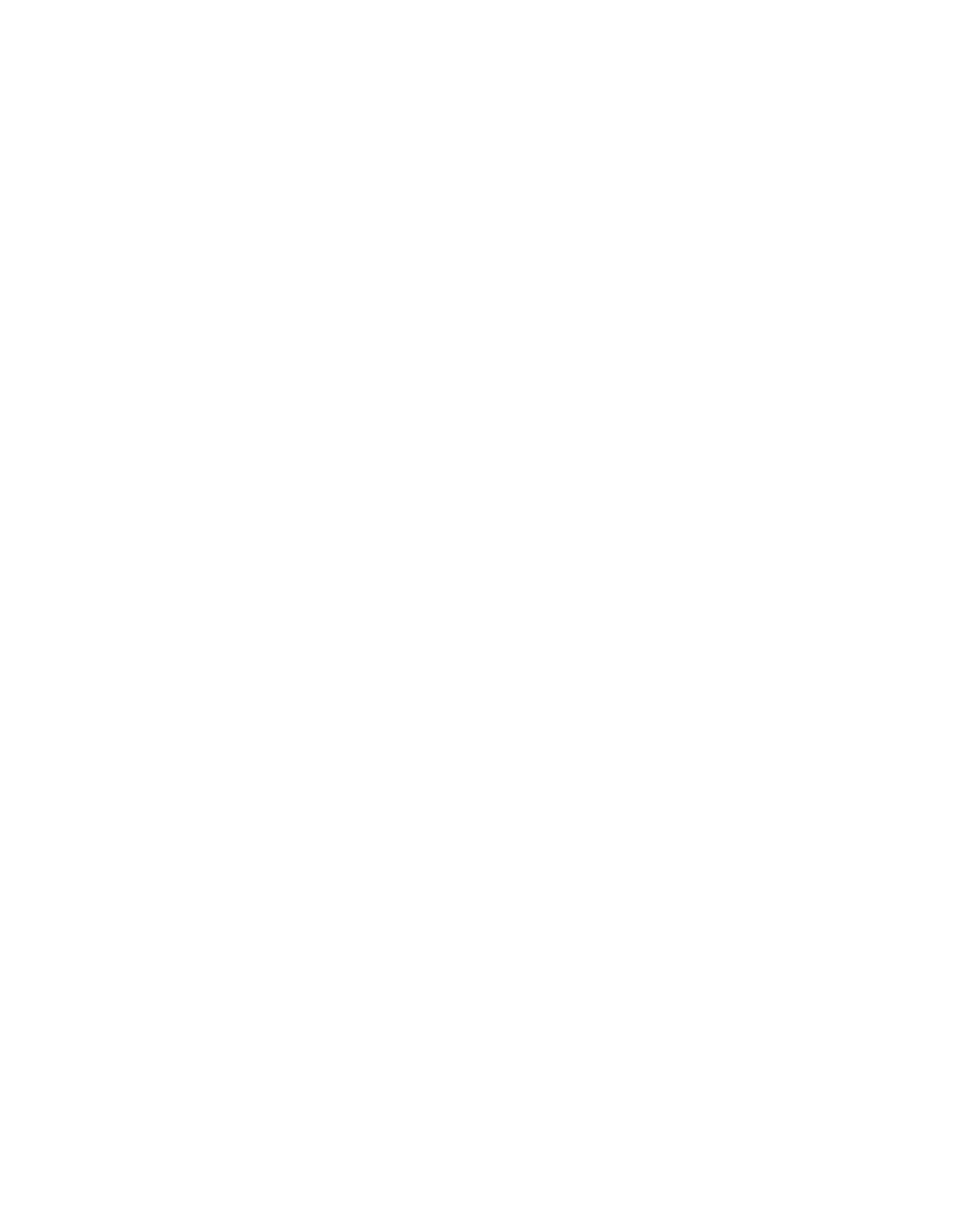|                              | <b>Section 1 - Material Identification</b>                                           |                         |                                                  |  |  |  |  |
|------------------------------|--------------------------------------------------------------------------------------|-------------------------|--------------------------------------------------|--|--|--|--|
| <b>Product Name:</b>         | <b>B-560</b>                                                                         |                         |                                                  |  |  |  |  |
| <b>Product Type:</b>         |                                                                                      | Epoxy Hardener Compound |                                                  |  |  |  |  |
| <b>Manufacturer:</b>         | Copps Industries, Incorporated<br>10600 N. Industrial Drive<br>Mequon, WI 53092-4473 |                         |                                                  |  |  |  |  |
| <b>Telephone Number:</b>     | $(262)$ 238-1700                                                                     |                         |                                                  |  |  |  |  |
| <b>Emergency Number (s):</b> | $(800)$ 255-3924<br>$(813)$ 248-0585                                                 | $24$ hrs.<br>$24hrs$ .  | (Continental U.S.)<br>(Outside Continental U.S.) |  |  |  |  |
| <b>Revision Notes:</b>       | Annual Update                                                                        |                         |                                                  |  |  |  |  |

|          | <b>Section 2 - Hazardous Ingredients</b> |                |                              |  |  |  |  |  |
|----------|------------------------------------------|----------------|------------------------------|--|--|--|--|--|
| #        | $wt %$                                   | CAS Number     | Chemical Name                |  |  |  |  |  |
|          | $<$ 3 %                                  | $80 - 05 - 7$  | 4, 4'-Isopropylidenediphenol |  |  |  |  |  |
| <u>.</u> | $> 1$ %                                  | $111 - 40 - 0$ | Diethylenetriamine           |  |  |  |  |  |

### OSHA & ACGIH EXPOSURE LIMITS

|                  |              | TWA |       | <b>STEL</b> |       | <b>CEILING</b> |       |
|------------------|--------------|-----|-------|-------------|-------|----------------|-------|
|                  |              | ppm | mg/m3 | ppm         | mg/m3 | ppm            | mg/m3 |
|                  | <b>OSHA</b>  | N/E | N/E   | N/E         | N/E   | N/E            | N/E   |
|                  | ACGIH        | N/E | N/E   | N/E         | N/E   | N/E            | N/E   |
| $\overline{2}$ . | OSHA         | 1.0 | 4.0   | N/E         | N/E   | N/E            | N/E   |
|                  | <b>ACGIH</b> | 1.0 | 4.2   | N/E         | N/E   | N/E            | N/E   |

# *N/E = Not Established*

| <b>Section 3 - Health Hazards</b> |                           |  |                                  |  |                      |  |  |
|-----------------------------------|---------------------------|--|----------------------------------|--|----------------------|--|--|
|                                   |                           |  |                                  |  |                      |  |  |
|                                   | <b>EMERGENCY OVERVIEW</b> |  |                                  |  |                      |  |  |
|                                   |                           |  |                                  |  |                      |  |  |
| <b>HMIS HEALTH RATING: 3</b>      |                           |  | <b>FLAMMABILITY: 1</b>           |  | <b>REACTIVITY: 0</b> |  |  |
| <b>HMIS Hazard Rating</b>         | Least - 0                 |  | Slight - 1 Moderate - 2 High - 3 |  | Extreme - 4          |  |  |

A tan liquid with an amine odor. Corrosive to skin. Corrosive to eyes. Severe skin irritant. Severe eye irritant. May cause skin sensitization. May cause respiratory sensitization. Can burn in fire, releasing possible hazardous vapors, gases and fumes. Do not torch or weld on cured epoxy. Hazardous fumes and vapors may be released.

**\*\*\*\*\*\*\*\*\*\*\*\*\*\*\*\*\*\*\*\*\*\*\*\*\*\*\*\*\*\*\*\*\*\*\*\*\*\*\*\*\*\*\*\*\*\*\*\*\*\*\*\*\*\*\*\*\*\*\*\*\*\*\*\*\*\*\*\*\*\*\*\*\*\*\*\*\*\*\*\*\*\*\*\*\*\*\*\*\*\*\*\*\*\*\*\*\*\*\*\*\*\*\*\*\*\*\*\*\*\*\*\*\*\*\*\*\*\***

**Routes of Exposure:** Eye Contact, Skin Contact, Inhalation, Ingestion.

Health Hazards: Corrosive to skin. Corrosive to eyes. Severe skin irritant. Severe eye irritant. May cause skin sensitization. May cause respiratory sensitization.

**Target Organs:** Eyes, Skin, and Respiratory System.

**Signs and Symptoms of Exposure (Acute Effects):** Burns of the eye may cause blindness. Contact of undiluted products with the eyes or skin quickly causes severe irritation and pain and may cause burns, necrosis, and permanent injury. Inhalation of mists may severely damage contacted tissue and produce scarring. Product is readily absorbed through the skin and may cause discomfort, injury or serious health problems unless treated properly.

**Signs and Symptoms of Exposure (Possible Longer Term Effects):** This substance may cause respiratory sensitization to exposed workers. **Medical Conditions Generally Aggravated by Exposure:** Asthma, chronic respiratory disease (e.g. Bronchitis, emphysema). Eye disease, skin disorders and allergies.

**Carcinogens under OSHA, ACGIH, NTP, IARC, other:** This product contains no carcinogens in concentrations of 0.1 percent or greater.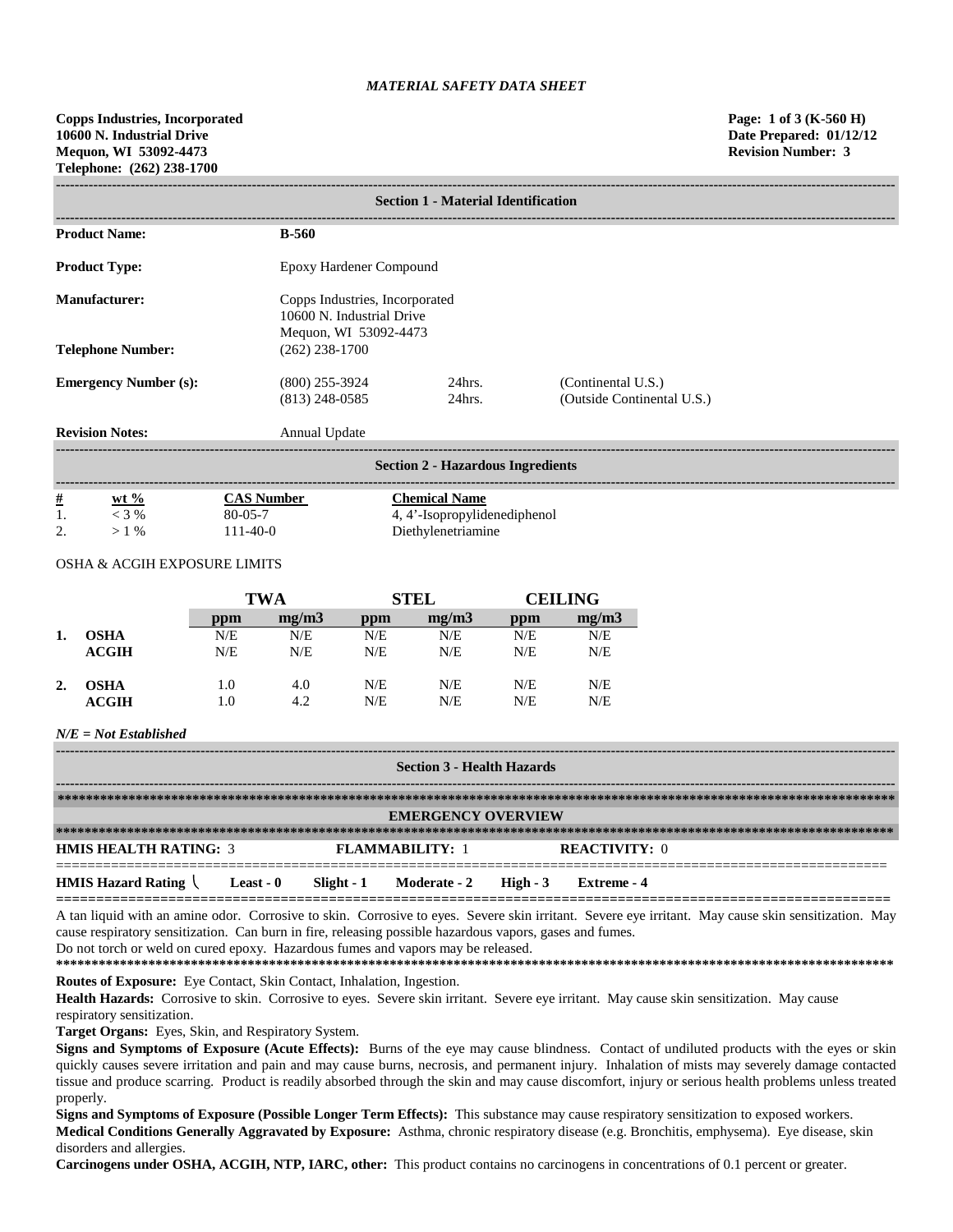**------------------------------------------------------------------------------------------------------------------------------------------------------------------------------------**

**------------------------------------------------------------------------------------------------------------------------------------------------------------------------------------**

### **Section 4 - First Aid**

**Eye Contact:** Hold eyelids apart and immediately flush eyes with plenty of water for at least 15 minutes. Seek medical attention.

**Skin Contact:** Remove contaminated clothing/shoes and wipe excess from skin. Immediately flush affected area with water for at least 15 minutes. Cover the affected area with a sterile dressing or clean sheeting and seek medical attention immediately. DO NOT APPLY GREASES OR OINTMENTS. Control shock if present.

**Inhalation:** Remove victim to fresh air and provide oxygen. If breathing is difficult, seek medical attention.

**Ingestion:** In the event of ingestion, administer 3-4 glasses of milk or water. DO NOT INDUCE VOMITING. Seek medical attention immediately.

|                                                                          |           |                                            | Ingestion: In the event of ingestion, administer 3-4 glasses of milk or water. DO NOT INDUCE VOMITING. Seek medical attention immediately.       |         |
|--------------------------------------------------------------------------|-----------|--------------------------------------------|--------------------------------------------------------------------------------------------------------------------------------------------------|---------|
|                                                                          |           |                                            |                                                                                                                                                  |         |
|                                                                          |           | <b>Section 5 - Fire and Explosion Data</b> |                                                                                                                                                  |         |
|                                                                          |           |                                            |                                                                                                                                                  |         |
| <b>Flash Point (closed cup):</b>                                         | $>200$ °F |                                            | <b>Lower Explosion Limit (LEL):</b>                                                                                                              | No data |
| <b>Upper Explosion Limit (UEL):</b>                                      | No data   |                                            | <b>Auto Ignition Temperature:</b>                                                                                                                | No data |
|                                                                          |           |                                            | Fire Hazard Classification (OSHA/NFPA): This product is considered neither flammable nor combustible, but will burn if involved in a fire.       |         |
| <b>Extinguishing Media:</b> Foam, Carbon Dioxide (CO2), or dry chemical. |           |                                            |                                                                                                                                                  |         |
|                                                                          |           |                                            | Concident Line Eighting Dropoduros: Keep personnel removed from area and unwind of fire. Wear full fire fighting turnout gear (full bunker gear) |         |

**Special Fire Fighting Procedures:** Keep personnel removed from area and upwind of fire. Wear full fire-fighting turnout gear (full bunker gear) and respiratory protection (SCBA). Cool fire exposed containers with water spray.

**Unusual Fire and Explosion Hazards:** Hazardous combustion products may be present. Combustion may form aldehydes, nitrous oxides, carbon monoxide (CO), and carbon dioxide (CO2).

### **------------------------------------------------------------------------------------------------------------------------------------------------------------------------------------ Section 6 - Accidental Release Measures**

**------------------------------------------------------------------------------------------------------------------------------------------------------------------------------------ Containment Techniques (Removal of ignition sources, diking etc.):** Reduce vapor spreading with a water spray. Stop the leak, if possible. Shut off or remove all ignition sources. Construct a dike to prevent spreading.

**Clean-Up Procedures:** Spread absorbent material over area. Transfer to containers by suction. For large spills, recover spilled material with a vacuum truck. Dispose of material in accordance with local, state and federal regulations. Wash area with soap and water. Prevent washings from entering sewers or waterways.

**Other Emergency Advice:** Wear protective clothing, boots, gloves, respirator, and eye protection.

**------------------------------------------------------------------------------------------------------------------------------------------------------------------------------------**

#### **Section 7 - Handling and Storage**

**------------------------------------------------------------------------------------------------------------------------------------------------------------------------------------ Storage:** Store in a cool (60°- 80°F), dry ventilated place. Store in closed containers.

**Handling:** Avoid breathing of vapors. Handle in well-ventilated workspace. Avoid contact with skin, eyes, or clothing. When handling, do not eat, drink, or smoke.

**Other Precautions:** Emergency showers and eye wash stations should be readily accessible. Wash thoroughly after handling. Remove contaminated clothing and gear. Decontaminate. Destroy leather or any articles, which can not be decontaminated. **------------------------------------------------------------------------------------------------------------------------------------------------------------------------------------**

#### **Section 8 - Personal Protection/Exposure Controls ------------------------------------------------------------------------------------------------------------------------------------------------------------------------------------**

**Eye Protection:** Full-face shield with chemical safety goggles. Contact lenses should not be worn while using this product. **Hand Protection:** Neoprene rubber gloves. Cuffed butyl rubber gloves. Nitrile rubber gloves.

**Respiratory Protection:** Not necessary under most operating conditions. NIOSH approved organic vapor respirator should be used in confined areas, or when conditions cause high vapor concentrations. If the percent oxygen is below normal then use self-contained breathing apparatus. **Protective Clothing:** Impervious clothing. Slickersuit. Rubber boots. Full rubber suit (rain gear). Butyl or latex protective clothing. **Work and Hygienic Practices:** Eye wash stations and safety showers should be easily accessible.

| <b>Section 9 - Typical Physical and Chemical Properties</b> |         |                             |                  |  |  |  |  |
|-------------------------------------------------------------|---------|-----------------------------|------------------|--|--|--|--|
| <b>Physical Form:</b>                                       | Liquid  | <b>Vapor Density:</b>       | Heavier than air |  |  |  |  |
| Color:                                                      | Tan     | <b>Boiling Point:</b>       | $>200$ °F        |  |  |  |  |
| Odor:                                                       | Amine   | <b>Melting Point:</b>       | Not applicable   |  |  |  |  |
| pH:                                                         | No Data | <b>Solubility in Water:</b> | Negligible       |  |  |  |  |
| <b>Vapor Pressure:</b>                                      | No Data | <b>Specific Gravity:</b>    | 1.17             |  |  |  |  |
|                                                             |         |                             |                  |  |  |  |  |

#### **Section 10 - Stability and Reactivity**

**Chemical Stability:** Stable **Conditions to Avoid (if stable):** None **Incompatibility (Materials to Avoid):** Acids, strong oxidizing agents. **Hazardous Decomposition Products:** None **Hazardous Polymerization:** Contact with epoxy resins under uncontrolled conditions. May release excess heat and vapors.

**------------------------------------------------------------------------------------------------------------------------------------------------------------------------------------**